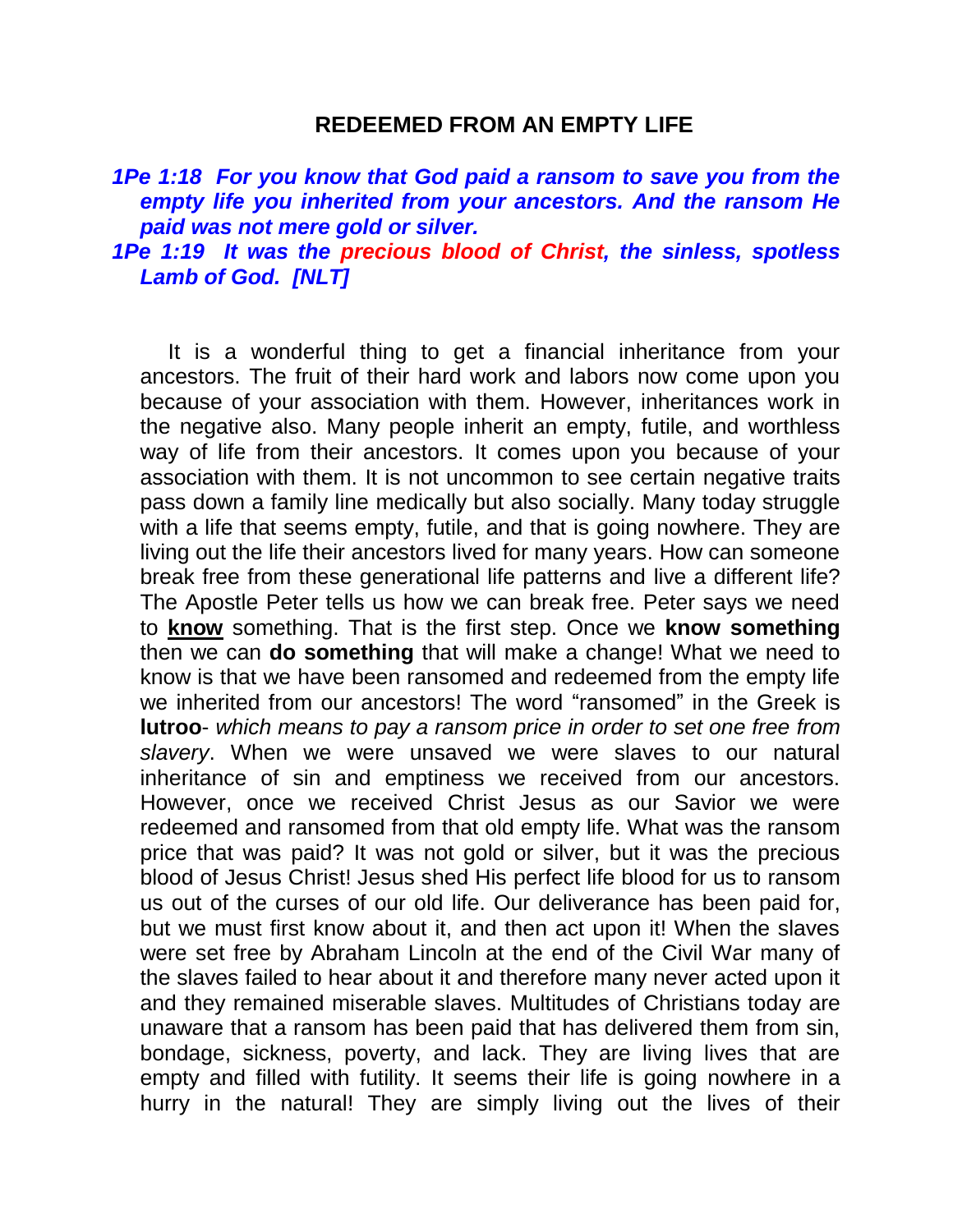ancestors! Jesus died to give a different life! We first must know what His blood has obtained for us. It has purchased our freedom from our old empty life! Once we know that we have been redeemed we must stand up and proclaim in faith that we are redeemed. We need to boldly say, "**I am redeemed from sin, sickness, and poverty, by the shed blood of Jesus**!" Some teach that pleading the blood is unscriptural, but they are wrong! To plead the blood means that you make a stand upon what the shed blood has done for you and make a claim to what it has provided. We have a legal covenant right to plead the blood and claim that we are free from sin, habits, sicknesses, poverty, lack, and failure because of the shed blood of Christ!

Because of the shed blood of Christ we have been redeemed from being a sinner and now we are born again as a child of God! We have a new ancestor with a new inheritance! Our new ancestor is our Father God, the creator and sustainer of the universe! We can claim through the shed blood of Christ our old lineage has been broken and we now have a new one!

## *Eph 1:11 In Him also we have obtained an inheritance, being predestined according to the purpose of Him who works all things according to the counsel of His will,*

In Christ and by His shed blood we have obtained a new inheritance. This not only includes health and provision, but also a new way of living that is full of purpose and success. We don't have to live an empty purposeless life any longer! If you are bound to any sin, habit, or fruitlessness it can be broken today by claiming deliverance through the shed blood of Jesus. Once you stand upon the covenant rights of freedom through the shed blood, the Spirit of God will then start moving upon your life to bring forth that deliverance. The Holy Spirit will start revealing lies you have believed and will reveal truth to you that will set you free! The Holy Spirit will move in your life when you place your faith in the Word of God and when you start speaking in line with it.

#### **2Th 2:13 But we are bound to give thanks to God always for you, brethren beloved by the Lord, because God from the beginning**